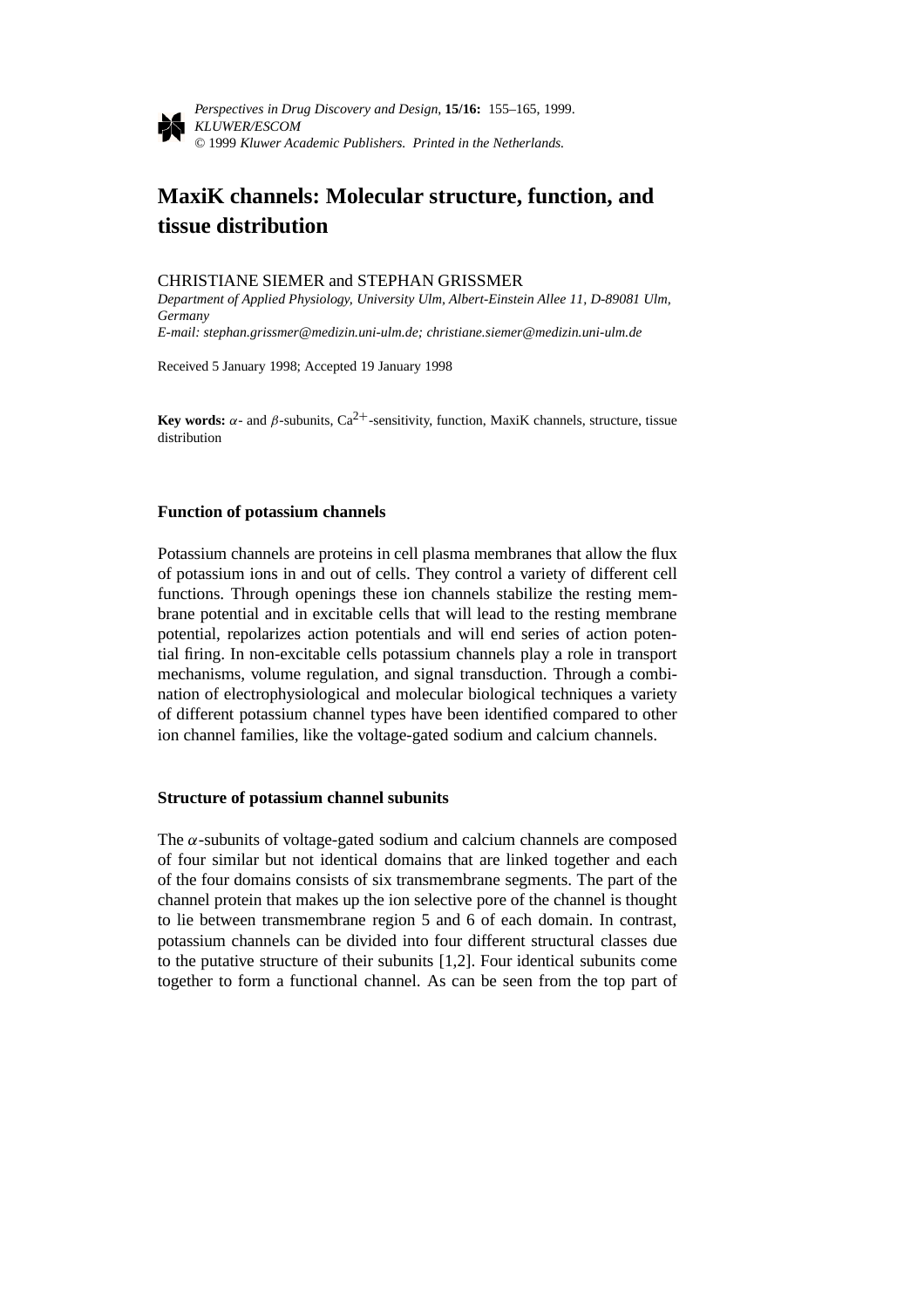

*Figure 1.* Structural classes of potassium channel subunits. *Top*: Potassium channels are grouped into four main structural classes of their subunits on the basis of their pore (P) and transmembrane (TM) segments. *Bottom*: Classification for the structural class of potassium channels with one pore and six transmembrane segments (1P 6T). Adapted from Wei *et al*. [2] and Grissmer [1].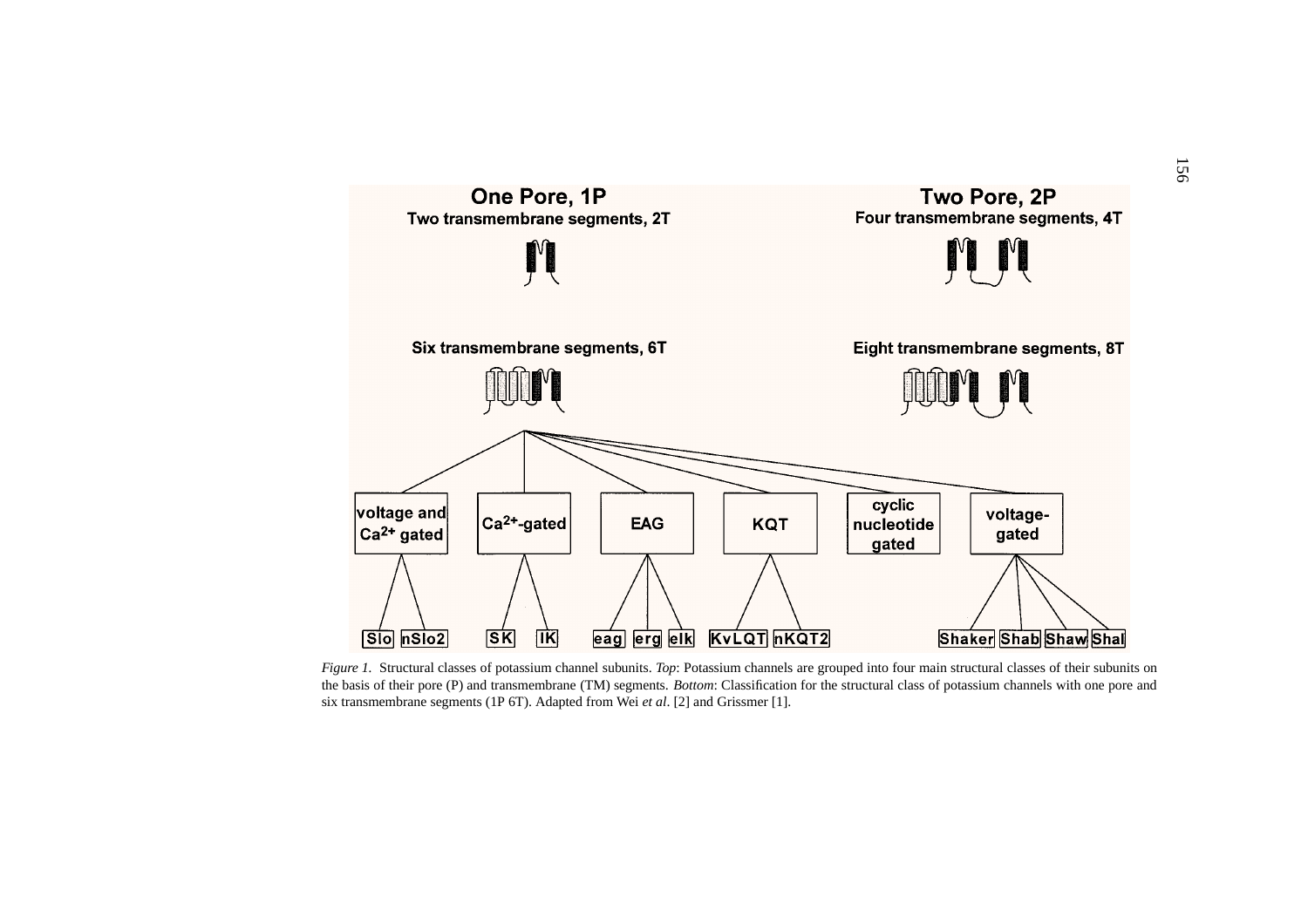Figure 1, potassium channels exist, whose subunits consist of one pore (1P) region with two transmembrane segments (2TM). The classical inward rectifier potassium channels belong to this class. Two other classes of potassium channels are made of subunits with two P-regions (2P) per subunit. Those channels with 8 TM segments have only been found in yeast, whereas those with 4 TM segments per subunit have also been described in humans. Since these 4 TM segment potassium channels behave like open rectifier channels, i.e. are open all the time and are potassium selective they are perfect candidates for being responsible in establishing the resting membrane potential. The class of potassium channels with 1P- and six putative TM segments can be divided up into six different families. These families include for example the pure voltage-gated potassium channels (Kv), the pure  $Ca^{2+}$ -activated potassium channels (SK, IK) as well as the voltage- and  $Ca^{2+}$ -gated potassium channels (BK or MaxiK). Each family has multiple subfamilies and most subfamilies have multiple members resulting in an enormously large number of potassium channel types already on the molecular level.

### **Voltage- and calcium-activated potassium channels**

In the following we will concentrate on one family of those potassium channels with 1P and 6TM regions, the voltage- and calcium-activated potassium channels with large conductance, the MaxiK or BK channels.

# *Voltage- and [Ca*<sup>2</sup>+*]i-dependence*

The hallmark of this family of potassium channels is their combined activation by either voltage and an increase in  $[Ca^{2+}]_i$ . These basic properties are shown as an example in Figure 2 which shows on the left original current traces in the whole-cell mode of the patch clamp technique from a rat urinary bladder smooth muscle cell. With  $[Ca^{2+}]_i$  buffered to 50 nM (upper traces) current was elicited with depolarizing test pulses from a holding potential of  $-80$  mV to potentials between  $-120$  and  $+160$  mV in 20 mV increments. The current got activated at potentials more positive than ∼+100 mV. The voltagedependence of activation was quantified by plotting the tail current amplitude measured at –120 mV against the depolarizing pulse potential and fitting a Boltzmann equation to the data. This fit yielded the potential where half the channels were activated of  $+110$  mV. With  $[Ca^{2+}]$ *i* buffered to 500 nM (lower traces) current was elicited with depolarizing test pulses from a holding potential of  $-80$  mV to potentials between  $-100$  and  $+100$  mV in 10 mV increments. The current got activated in this case at potentials ∼0 mV. The quantification of the voltage-dependence of activation was done similarly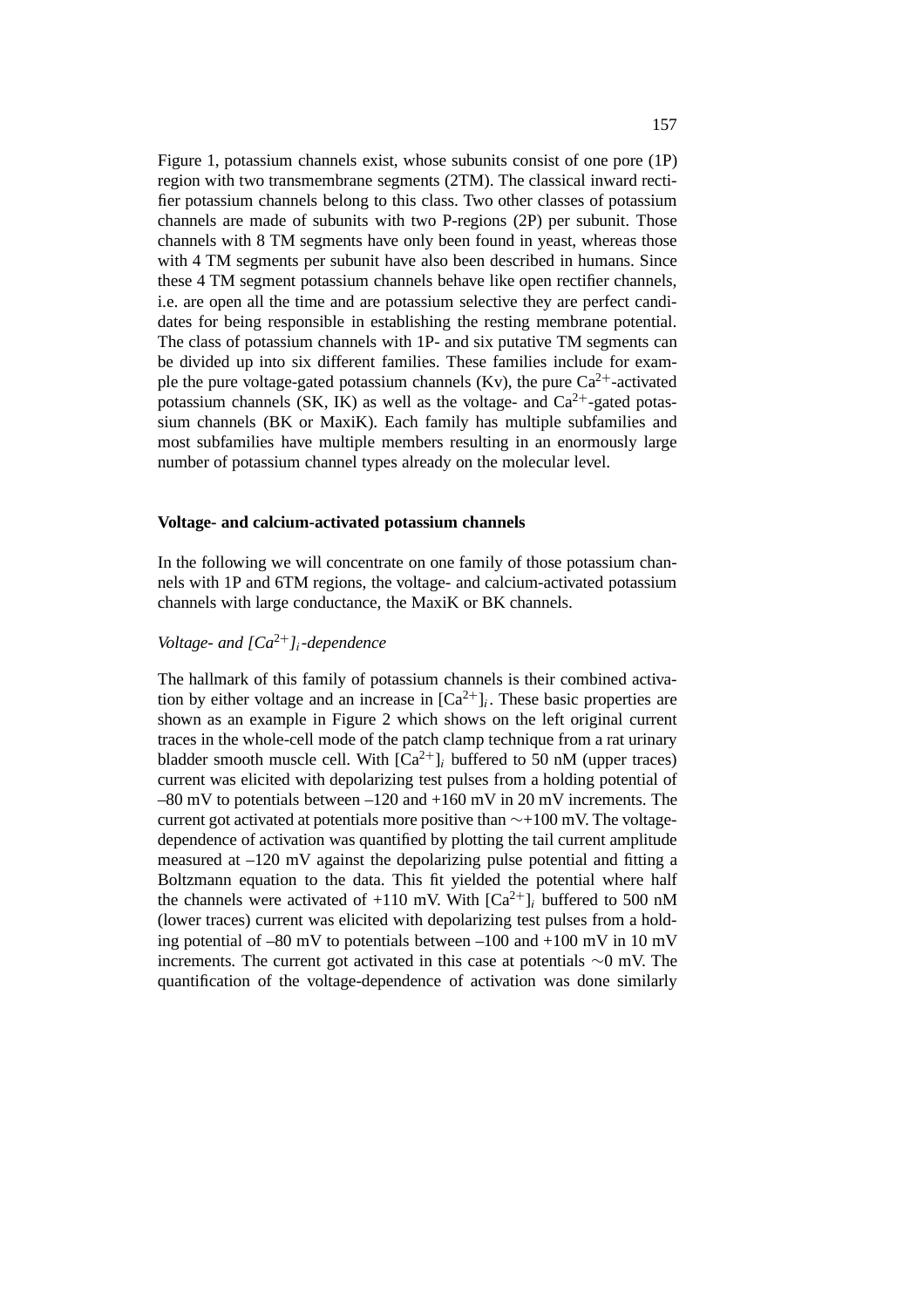

*Figure 2.* Calcium and voltage dependence of the MaxiK channel from rat urinary bladder smooth muscle cell. *Left:* Original current traces elicited by 200 ms depolarizing voltage steps from <sup>a</sup> holding potential of –80 mV to potentials between –120 and +160 mV in 20 mV increments (upper) and between –100 and +100 mV in 10 mV increments (lower). The internal solution contained 50 (upper) and 500 nM (lower) free Ca<sup>2+</sup> respectively. *Right:* The corresponding instantaneous tail current amplitude measured at  $-120$  (upper) or  $-100$  mV (lower) were plotted against the activating potential. The lines through the data points are fits of a Boltzmann equation to the data and the indicated  $V_{1/2}$  for halfmaximal activation were determined.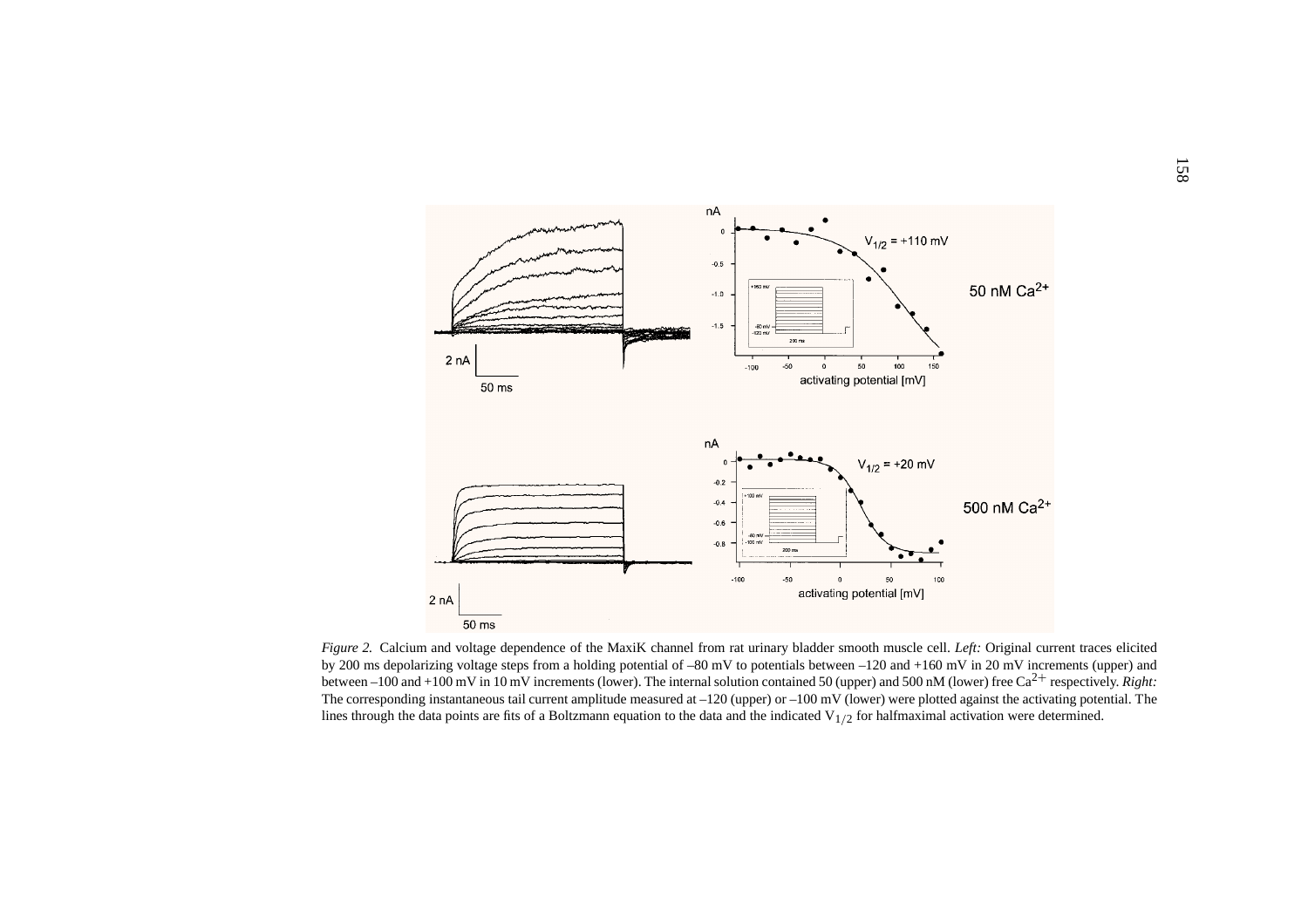| <b>Blockers</b>    |                            |                   | <b>Openers</b>  |      |
|--------------------|----------------------------|-------------------|-----------------|------|
| Substance          | Half maximal concentration | Ref.              | Substance       | Ref. |
| Charybdotoxin      | $30 \text{ nM}$            | $\lceil 3 \rceil$ | <b>NS004</b>    | [14] |
| <b>Iberiotoxin</b> | $10 \text{ nM}$            | [6]               | NS1619          | [15] |
| Noxiustoxin        | no block                   | [10]              | NS1608          | [16] |
| Margatoxin         | no block                   | [11]              | DHS I           | [17] |
| Kaliotoxin         | $20 \text{ nM}$            | [12]              | Maxikdiol       | [18] |
| Paxilline          | $10 \text{ nM}$            | [7]               | Niflumic acid   | [19] |
| $TEA+$ (external)  | $100 \mu M$                | [13]              | Flufenamic acid | [19] |
|                    |                            |                   | Mefenamic acid  | [19] |
|                    |                            |                   | Cromakalim      | [20] |
|                    |                            |                   | Phloretin       | [21] |

*Table 1.* Substances that prevent or enhance current through MaxiK channels. For additional reference see also [9,10]. Numbers given are half maximal concentrations for blockers. No numbers are given for the openers since quantification seems more difficult especially when the substances increase sensitivity to  $\left[\text{Ca}^{2+}\right]_i$ 

to the description above and yielded the potential where half the channels were activated of +20 mV. This figure therefore demonstrated very clearly the combined activation by either voltage and an increase in  $[Ca^{2+}]i$ .

# *Pharmacology*

Another marker for MaxiK channels is their specific sensitivity to a variety of substances that can either prevent (blockers) or enhance (openers) current through these channels. Charybdotoxin (CTX) was thought to be the first specific peptide blocker for MaxiK channels [3], however, in later years it became apparent that CTX could also block current through 'pure' voltagegated  $K^+$  channels [4] or 'pure' Ca<sup>2+</sup>-activated  $K^+$  channels [5]. A much more specific peptide blocker for MaxiK channels is Iberiotoxin [6] and a specific non-peptide blocker is paxilline [7]. A collection of the pharmacology of blockers can be seen in Table 1, which also shows a variety of substances that enhance channel opening. The best characterized of these openers are the NS substances [14–16] as well as DHS I [17] (see also below).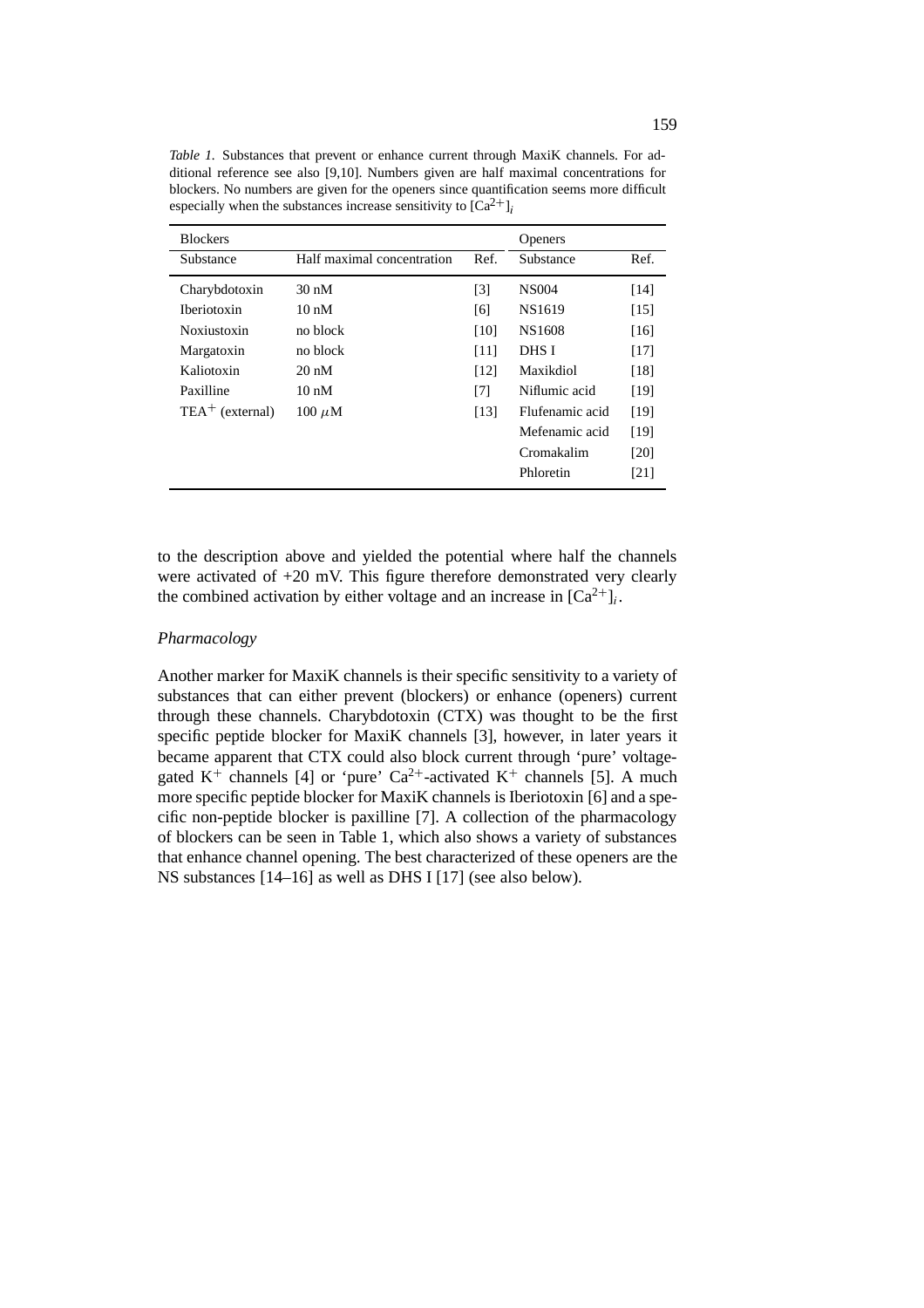

*Figure 3.* Putative secondary structure of a single *α*- and *β*-subunit of a MaxiK channel. Indicated are some regions on the channel that are responsible for particular channel functions.

### **Molecular structure of MaxiK channels**

#### *The α-subunit of MaxiK channels*

The first *α*-subunit of the MaxiK channels was cloned from the *drosophila* slowpoke locus (*d*slo) [22]. The homologous genes from mouse (*m*slo) [23] and human ( $h$ slo) [24–26] followed. The  $\alpha$ -subunit is a 135 kD protein and belongs to the family of 1P 6TM potassium channels (Figure 1) although in fact Wallner *et al*. [27] showed that the N-terminus is located extracellularly (Figure 3). Therefore, to keep the rest of the topology nomenclature, they named the additional transmembrane segment S0. This part of the channel seems to be involved in the coupling between the  $\alpha$ - and the *β*-subunit [27]. As mentioned above the pore region of the MaxiK channels is localized between S5 and S6. A series of charged residues, mainly in S4, although charges in S2 and S3 have also been described, are highly conserved between other 'pure' voltage-dependent potassium channels (Kv). Those charged amino acids are thought to act as voltage sensor for opening the channel in response to voltage [28].

160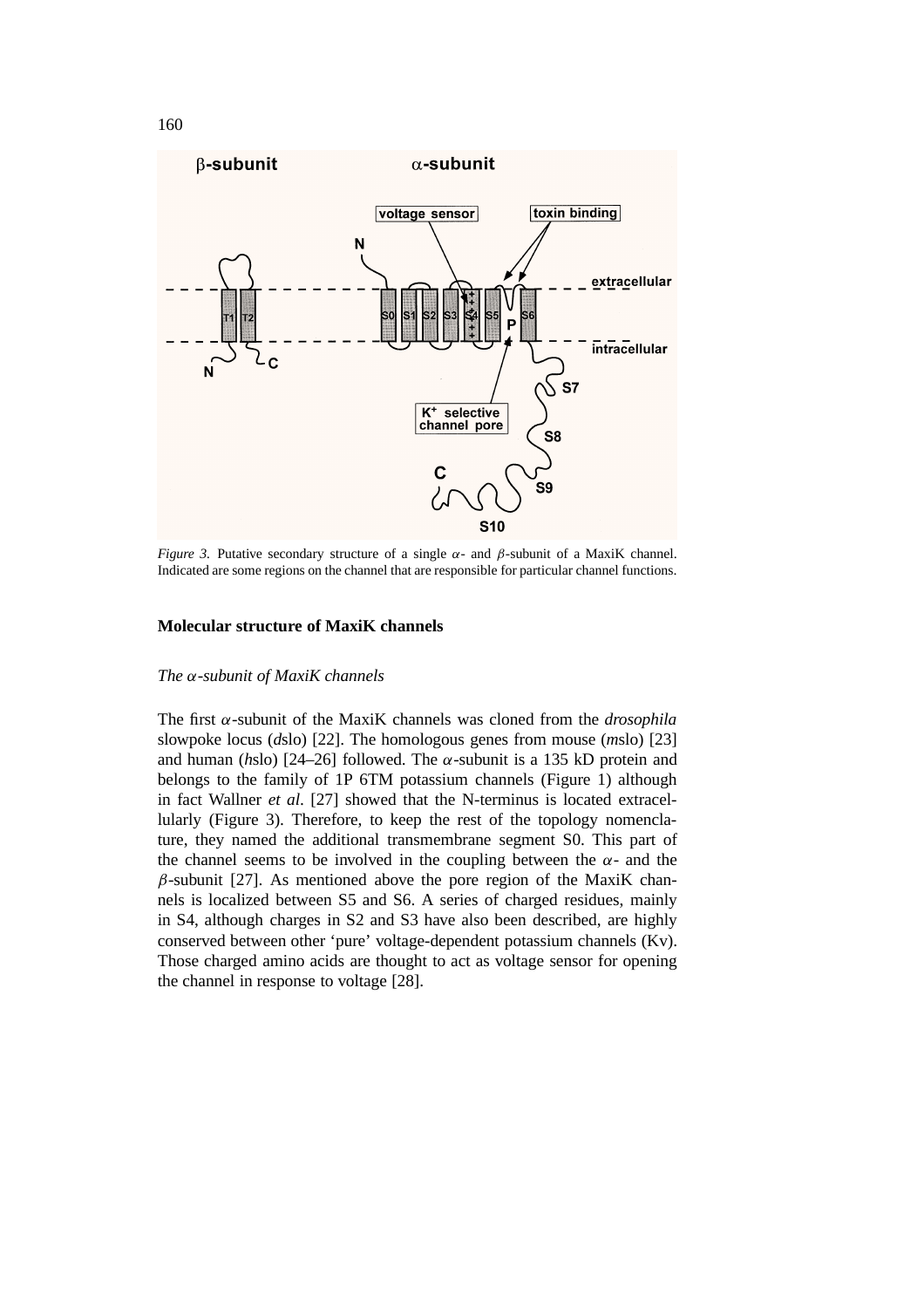# *The region of the*  $\alpha$ *-subunit responsible for*  $\int Ca^{2+}$ *]<sub>i</sub>*-sensitivity

The  $\alpha$ -subunit possesses a long C-terminus which is missing in other Ky channel subunits. This part contains four more hydrophobic regions of unknown topology (S7-S10). In addition, many splice sites are also located in this region giving rise to functional channels with different sensitivities to internal calcium, indicating that this regions might be important for activation of the channel by internal calcium,  $[Ca^{2+}]_i$ . This assumption was further confirmed by coexpression studies: A functional channel could be separated into an N-terminal core (S0-8) and a C-terminal tail (S9-S10) [29]. Expression of either the N-terminal core or the C-terminal tail alone were not sufficient to make a functional channel. Coexpression studies showed that functional channels assembled when injecting *c*RNA into *Xenopus* oocytes for both the N-terminal core and the C-terminal tail. The calcium sensitivity of this channel construct was identical to the channel when made as one. Channels formed from *d*slo and *m*slo exhibit different calcium sensitivity and in expression studies with hybrid channels formed from mouse core region and *drosophila* tail region and vice versa indicated that the tail region (S9-S10) is responsible for the calcium sensitivity of the functional channel. Gating, single channel conductance as well as voltage-dependence of the functional channels were associated with the N-terminal part of the channel. In a recent study Schreiber and Salkoff [30] described a highly conserved region between S9 and S10 which they call the 'calcium bowl' and which might represent a putative  $Ca^{2+}$ -binding site. This region is rich in aspartate residues which are thought to bind calcium. Mutations in this region either shift the position of the G-V relation independent of  $[Ca^{2+}]_i$  or shift the G-V relation only at low  $[Ca^{2+}]_i$ . All mutations in this region did not effect the steepness of the voltage-dependence of channel opening. The 'calcium bowl', however, cannot be the only calcium binding site of the channel since channels are still able to respond to  $[Ca^{2+}]$ *i* even after deletion of the 'calcium bowl'-region.

#### *The β-subunit of MaxiK channels*

Diversity of functional channel properties is achieved also by the *β*-subunit (Figure 3) which has a molecular weight of 31 kD and is highly glycosylated [31–33]. It consists of two transmembrane helices. Although the  $\alpha$ -subunit alone is able to form functional channels, coexpression of both subunits shifts the activation voltage of the channel to more hyperpolarized potentials compared to the expression of the  $\alpha$ -subunit alone [34]. This effect is due to an increase in sensitivity of the channel to respond to  $[Ca^{2+}]$ *i*. In addition to this modulation of the calcium sensitivity, the  $\beta$ -subunit can increase charybdotoxin (CTX) binding [35,36] although CTX-binding will also work on the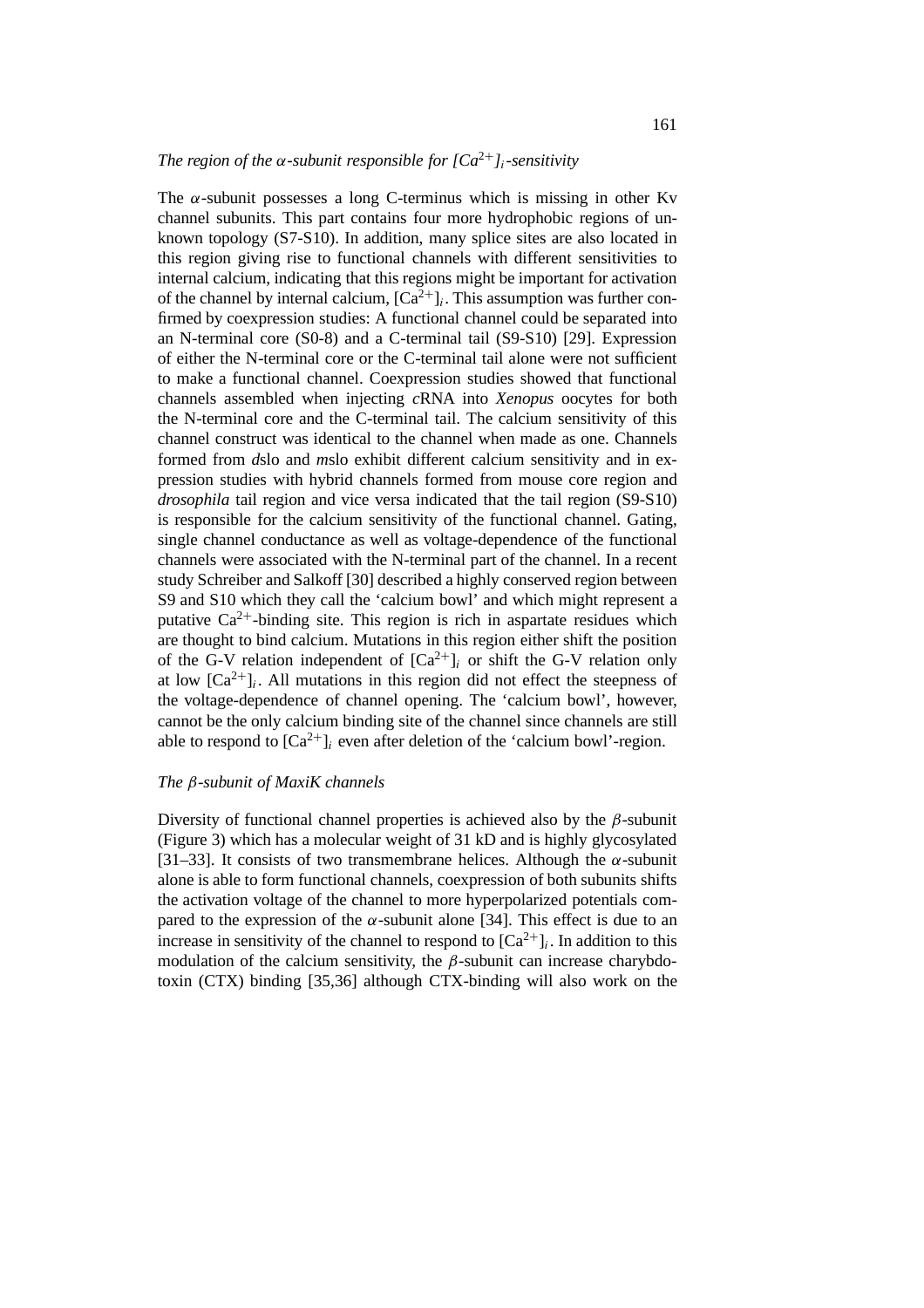| Organ                  | $\alpha$ -subunit | $\beta$ -subunit |
|------------------------|-------------------|------------------|
| brain, hippocampus     | high              | high             |
| brain, corpus callosum | high              | high             |
| brain                  | high              | low              |
| heart                  | low               | low              |
| skeletal muscle        | high              | low              |
| kidney                 | low               | low              |
| spleen                 | low               | low              |
| lung                   | low               | low              |
| adrenal gland          | high              | ?                |
| aorta                  | high              | high             |
| intestine              | high              | high             |
| stomach                | high              | high             |
| bladder                | high              | high             |
|                        |                   |                  |

*Table 2.* Tissue distribution of the *α*- and *β*-subunits from [26,55]

*α*-subunit alone. The activation of the channel by Dihydrosoyasaponin (DHS I), however, requires the presence of the *β*-subunit [34]. No activation of channels formed by the  $\alpha$ -subunit alone can be elicited by DHS I. Since DHS I acts from the intracellular site of the channel and the intracellular domains of the *β*-subunit are presumably to small to create a binding site for DHS I, it is likely that the interaction of the  $\beta$ -subunit with the  $\alpha$ -subunit modifies the structure of the  $\alpha$ -subunit such that it can now interact with DHS I [34].

#### *Tissue distribution of MaxiK channels*

BK channels are ubiquitously distributed in all tissues except in heart myocytes and so they were found in nerves [37,38], striated [39–41] and smooth muscles [32,42–46], choroidus plexus [47], glands [48–52] and epithelia [53, 54]. The *α* and *β* subunits are differentially expressed in different tissues (see Table 2). There are high expression levels of  $\alpha$  and  $\beta$  in smooth muscles [32,45,46] and some regions of the brain whereas in other regions of the brain high levels of  $\alpha$  and low levels of  $\beta$  subunit expressions were found [55]. In other tissues like lung, spleen and kidney the amounts of  $\alpha$  and  $\beta$  subunits are low [55]. In smooth muscles MaxiK channels determine the contractile status of the cells. Factors which promote the opening of MaxiK channels cause hyperpolarization and relaxation of the cells [56]. In contrast, inhibition of the channels leads to depolarization and constriction of the smooth muscle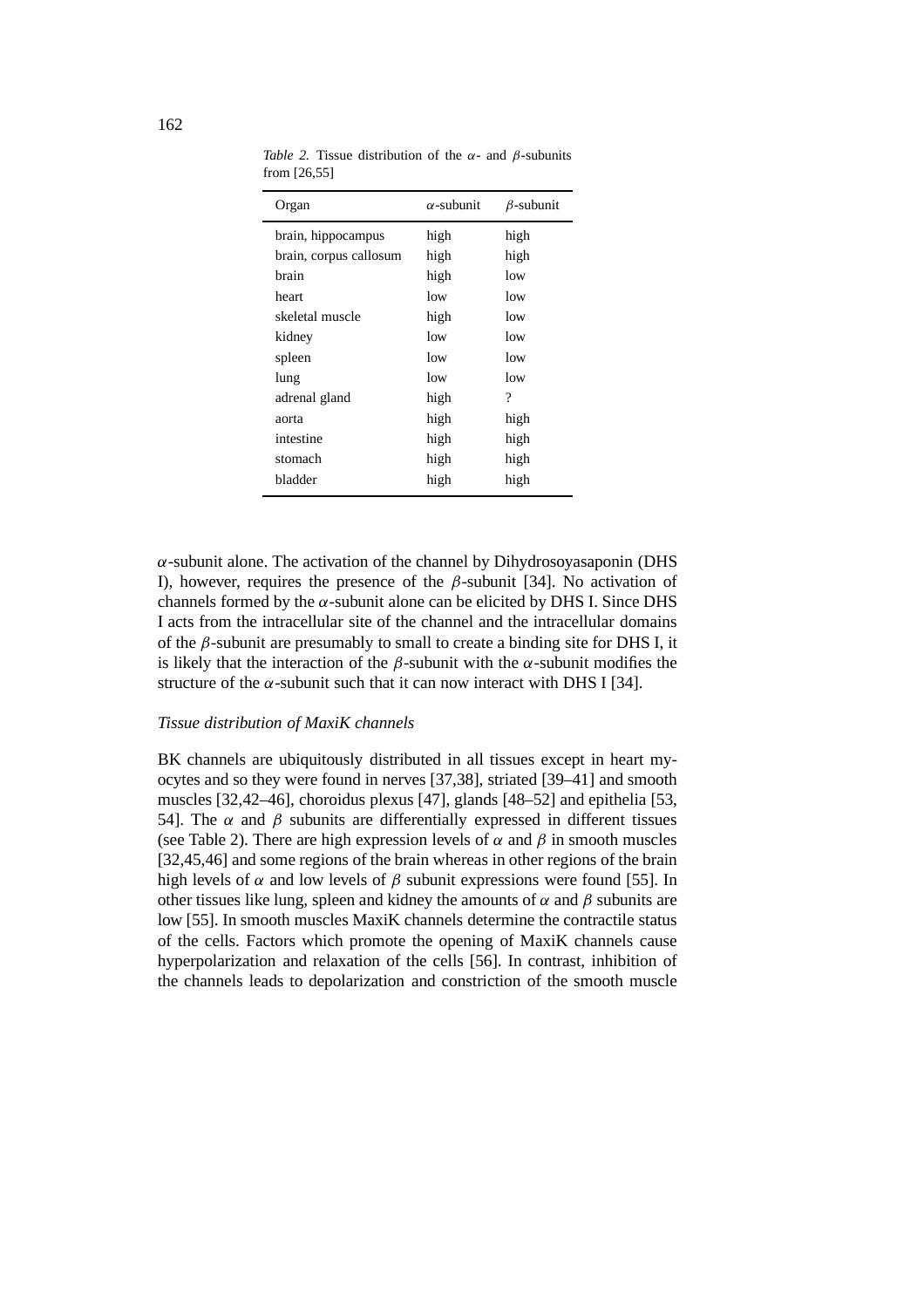[56,57]. In skeletal muscle and neurons MaxiK channels may be responsible for the repolarization of the action potential and modulate transmitter release [58–60].

# **Conclusions**

MaxiK channels are expressed in a variety of tissues, exist in several alternative splice variants, and may or may not associate with a *β*-subunit. Through those combinations of splice variants with or without the  $\beta$ -subunit, specific MaxiK channels with different physiological functions and pharmacology may exist in each tissue. This opens up the possibility of MaxiK channels being attractive and tissue specific targets for therapeutic interventions for a variety of applications including asthma and hypertension.

### **Acknowledgements**

The authors would like to thank Ms. Christine Hanselmann and Ms. Katharina Ruff for their assistance. This work was supported by grants from the Deutsche Forschungsgemeinschaft (Gr848/4-1) and by a grant from Pfizer Ltd. (Sandwich, U.K.).

# **References**

- 1. Grissmer, S., Trends Pharmacol. Sci., 18 (1997) 347.
- 2. Wei, A., Jegla, T. and Salkoff, L., Neuropharmacology, 35 (1996) 805.
- 3. Miller, C., Moczydlowski, E., Latorre, R. and Phillips, M., Nature, 313 (1985) 316.
- 4. Sands, S.B., Lewis, R.S. and Cahalan, M.D., J. Gen. Physiol., 93 (1989) 1061.
- 5. Grissmer, S., Nguyen, A.N. and Cahalan, M.D., J. Gen. Physiol., 102 (1993) 601.
- 6. Galvez, A., Gimenez Gallego, G., Reuben, J.P., Roy Contancin, L., Feigenbaum, P., Kaczorowski, G.J. and Garcia, M.L., J. Biol. Chem., 265 (1990) 11083.
- 7. Knaus, H.G., McManus, O.B., Lee, S.H., Schmalhofer, W.A., Garcia Calvo, M., Helms, L.M., Sanchez, M., Giangiacomo, K., Reuben, J.P., Smith, A.B., Kaczorowski, G.J. and Garcia, M.L., Biochemistry, 33 (1994) 5819.
- 8. Gribkoff, V.K., Lum-Ragan, J.T., Boissard, C.G., Post-Munson, D.J., Meanwell, N.A., Starrett, J.E., Kozlowski, E.S., Romine, J.L., Trojnacki, J.T., McKay, M.C., Shong, J. and Dworetzky, S.I., Mol. Pharmacol., 50 (1996) 206.
- 9. Starrett, J.E., Dworetzky, S.I. and Gribkoff, V.K., Curr. Pharmaceut. Design, 2 (1996) 413.
- 10. Garcia, M.L., Knaus, H.G., Munujos, P., Slaughter, R.S. and Kaczorowski, G.J., Am. J. Physiol., 269 (1995) C1-10.
- 11. Garcia Calvo, M., Leonard, R.J., Novick, J., Stevens, S.P., Schmalhofer, W., Kaczorowski, G.J. and Garcia, M.L., J. Biol. Chem., 268 (1993) 18866.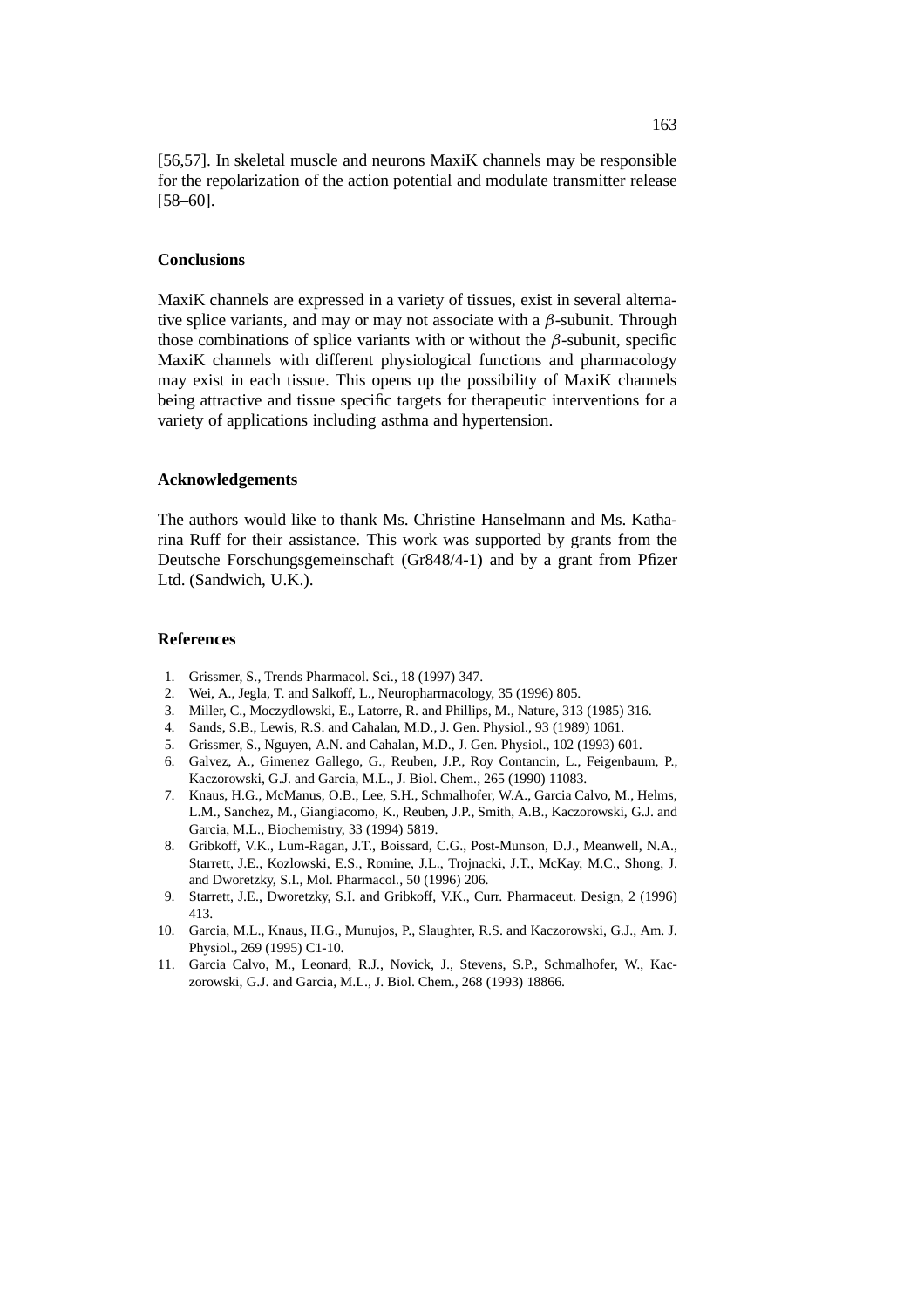- 12. Crest, M., Jacquet, G., Gola, M., Zerrouk, H., Benslimane, A., Rochat, H., Mansuelle, P. and Martin Eauclaire, M.F., J. Biol. Chem., 267 (1992) 1640.
- 13. Miller, C., Neuron, 1 (1988) 1003.
- 14. Olesen, S.P., Munch, E., Wätjen, F. and Drejer, J., NeuroReport, 5 (1994) 1001.
- 15. Olesen, S.P., Munch, E., Moldt, P. and Drejer, J., Eur. J. Pharmacol., 251 (1994) 53.
- 16. Stroebaek, D., Christophersen, P., Holm, N.R., Moldt, P., Ahring, P.K., Johansen, T.E. and Olesen, S.P., Neuropharmacology, 35 (1996) 903.
- 17. McManus, O.B., Harris, G.H., Giangiacomo, K.M., Feigenbaum, P., Reuben, J.P., Addy, M.E., Burka, J.F., Kaczorowski, G.J. and Garcia, M.L., Biochemistry, 32 (1993) 6128.
- 18. Singh, S.B., Goetz, M.A., Zink, D.L., Dombrowski, A.W., Polishook, J.D., Garcia, M.L., Schmalhofer, W., McManus, O.B. and Kaczorowski, G.J., J. Chem. Soc. Perkin Trans. I, (1994) 3349.
- 19. Xu, X., Tsai, T.D., Wang, J., Lee, E.W. and Lee, K.S., J. Pharmacol. Exp. Ther., 271 (1994) 362.
- 20. Gelband, C.H., Lodge, N.J. and Van Bremen, C., Eur. J. Pharmacol., 167 (1989) 201.
- 21. Koh, D.S., Reid, G. and Vogel, W., Neurosci. Lett., 165 (1994) 167.
- 22. Adelman, J.P., Shen, K.Z., Kavanaugh, M.P., Warren, R.A., Wu, Y.N., Lagrutta, A., Bond, C.T. and North, R.A., Neuron, 9 (1992) 209.
- 23. Butler, A., Tsunoda, S., McCobb, D.P., Wei, A. and Salkoff, L., Science, 261 (1993) 221.
- 24. Dworetzky, S.I., Trojnacki, J.T. and Gribkoff, V.K., Mol. Brain Res., 27 (1994) 189.
- 25. McCobb, D.P., Fowler, N.L., Featherstone, T., Lingle, C.J., Saito, M., Krause, J.E. and Salkoff, L., Am. J. Physiol., 269 (1995) H767.
- 26. Tseng-Crank, J., Foster, C.D., Krause, J.D., Mertz, R., Godinot, N., DiChiara, T.J. and Reinhart, P.H., Neuron, 13 (1994) 1315.
- 27. Wallner, M., Meera, P. and Toro, L., Proc. Natl. Acad. Sci. USA, 93 (1996) 14922.
- 28. Jan, L.Y. and Jan, Y.N., Annu. Rev. Physiol., 54 (1992) 537.
- 29. Wei, A., Solaro, C., Lingle, C. and Salkoff, L., Neuron, 13 (1994) 671.
- 30. Schreiber, M. and Salkoff, L., Biophys. J., 73 (1997) 1355.
- 31. Garcia Calvo, M., Knaus, H.G., McManus, O.B., Giangiacomo, K.M., Kaczorowski, G.J. and Garcia, M.L., J. Biol. Chem., 269 (1994) 676.
- 32. Knaus, H.G., Folander, K., Garcia Calvo, M., Garcia, M.L., Kaczorowski, G.J., Smith, M. and Swanson, R., J. Biol. Chem., 269 (1994) 17274.
- 33. Knaus, H.G., Eberhart, A., Kaczorowski, G.J. and Garcia, M.L., J. Biol. Chem., 269 (1994) 23336.
- 34. McManus, O.B., Helms, L.M., Pallanck, L., Ganetzky, B., Swanson, R. and Leonard, R.J., Neuron, 14 (1995) 645.
- 35. Hanner, M., Schmalhofer, W.A., Munujos, P., Knaus, H.G., Kaczorowski, G.J. and Garcia, M.L., Proc. Natl. Acad. Sci. USA, 94 (1997) 2853.
- 36. Garcia, M.L., Hanner, M., Knaus, H.G. and Kaczorowski, G.J., Pflügers Arch., 434 (1997) R83.
- 37. Adams, P.R., Constanti, A., Brown, D.A. and Clark, R.B., Nature, 296 (1982) 746.
- 38. Maue, R.A. and Dionne, V.E., J. Gen. Physiol., 90 (1987) 95.
- 39. Methfessel, C. and Boheim, G., Biophys. Struct. Mech., 9 (1982) 35.
- 40. Pallotta, B.S., Magleby, K.L. and Barrett, J.N., Nature, 293 (1981) 471.
- 41. Latorre, R., Vergara, C. and Hidalgo, C., Proc. Natl. Acad. Sci. USA, 79 (1982) 805.
- 42. Benham, C.D., Bolton, T.B., Lang, R.J. and Takewaki, T., Pflügers Arch., 403 (1985) 120.
- 43. Benham, C.D., Bolton, T.B., Lang, R.J. and Takewaki, T., J. Membr. Biol., 91 (1985) 11.
- 44. Walsh, J.V., Jr. and Singer, J.J., Cell Calcium, 4 (1983) 321.